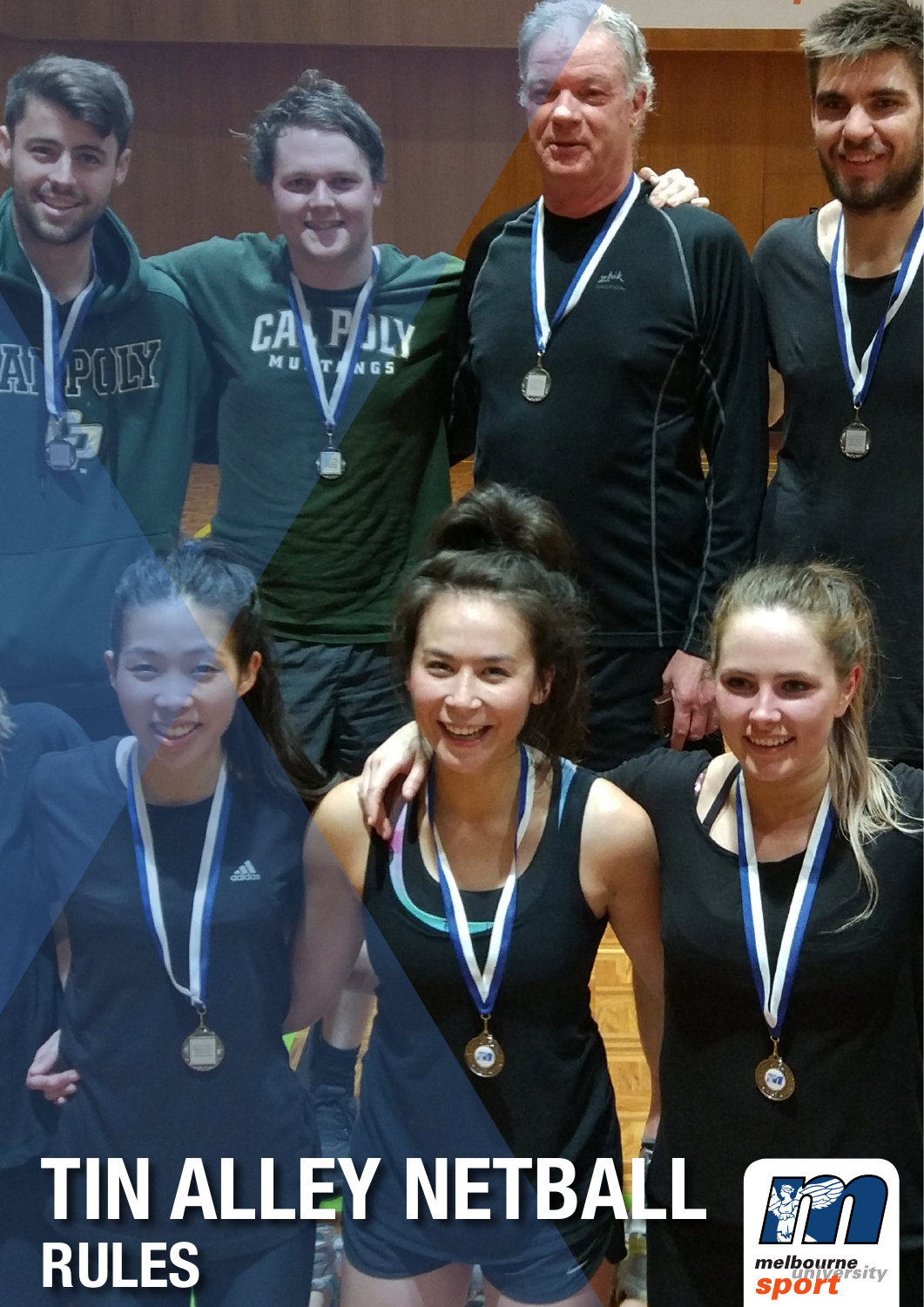## TIN ALLEY NETBALL RULES

amended December 2019 by A.McNally

The Tin Alley Netball competition will be conducted according to the rules of Netball Australia with specific competition variations listed below.

#### EVENT FORMAT

Netball is contested as a Round-robin tournament played over a specified period of rounds. Melbourne University Sport ("MU Sport") will endeavour to have teams play each other an equal number of times however this is pending competition entries and structure.

#### PLAYER QUALIFICATION

A finals series is played by the top four teams on the ladder and will be played over two weeks. Players must have played a minimum of three games with their team to be eligible for finals.

Finals matches will be played as follows: Semi Finals: A1 v A4; A2 v A3\* Grand Final: Winner SF1 v Winner SF2

\*Where possible and court availability permits, all teams will be given the opportunity to play a 'final' for ladder position during the week of the semifinals.

#### TEAM SIZE

Each team may name a team of up to 13 players on any match day, of which all can take part in any one game. The minimum number of players that can be fielded at the start of play without incurring forfeit is five.

In the mixed competition, there must be a minimum of two and maximum of three males to begin the game. Male players shall play one in each area of the court (i.e. mid court, goals, and defence). The combination is:

- GS or GA
- WA or C or WD<sup>\*</sup>
- GD or GK

\*Alternatively, if teams have two male players in the mid court, then they cannot have a male player in defence or goals. For example:

- WA and C cannot have a male in GS or GA
- WD and C cannot have a male in GD or GK

MU Sport provides a safe and inclusive environment for all participants. Participants are free to participate in these competitions in a manner which best reflects their gender identity. The rules for this competition will be applied on

the basis on gender identity. Any discrimination based on gender identity, or behaviour which could be classified as transphobic, will not be tolerated.

#### FORFEIT

If a team does not have five players to commence the game, it shall be penalized one goal for each minute it is unable to take the court until nine minutes has expired. After nine minutes has expired, the offending team will forfeit the game.

In preliminary rounds, a forfeit score of 36-0 shall be recorded and the forfeiting team must pay the appropriate fines as listed in MUS Stadium Policy.

#### IN-MATCH SCORING REQUIREMENT

It is the responsibility of each team to provide 1 x nonplaying scorer for the match (this can be a player not on the court for that quarter of play)

The players from opposing teams are to sit at mid-court and operate the clipboard/official scorecard and the scoreboard. The umpires will not score the match. Captains are required to sign the scorecard at the end of each match to confirm the score.

#### DISPUTE OF FINAL SCORE

If there is a dispute of the final score, the disputing captain should not sign the sheet and teams have 24 hours to submit via email supporting evidence the score is incorrect, which will be reviewed and adjudicated by MU Sport.

#### COMPETITION POINTS SCORING

Teams will be awarded

- $\bullet$  +4 points per win/win on forfeit
- $\bullet$  +2 points per draw
- 0 points per loss
- -4 points per loss on forfeit



**CONTACTS** 

Competitions Coordinator sport-competitions@unimelb.edu.au